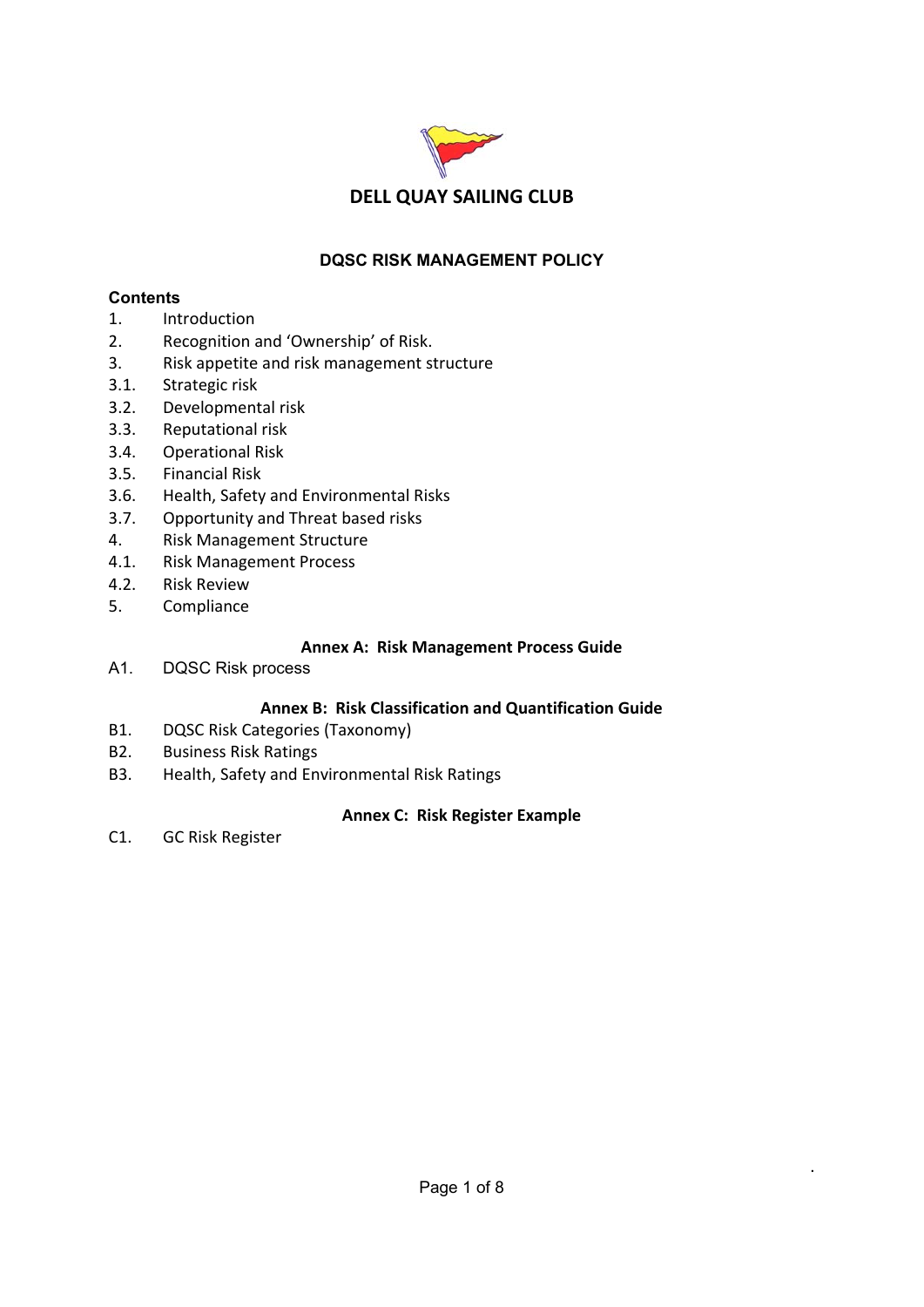

#### **DQSC RISK MANAGEMENT POLICY**

| Date     | <b>Reviewed/Amended</b> |
|----------|-------------------------|
| May 2019 |                         |
|          |                         |

#### **1. Introduction**

 This policy sets out Dell Quay Sailing Club (DQSC) guidance relating to the recognition and management of major organisational (business and HSE) risks. It applies to all individuals working for and representing DQSC which includes DQSC's members and all contractors and/or related personnel of DQSC acting in any capacity or activity sanctioned by the club.

#### **2. Recognition and 'Ownership' of Risk.**

 The risk management process is a part of the overall management activity of the DQSC. Policy is created, reviewed and changed by the General Committee and implemented by the Commodore and the committee on a day to day basis. It is open to any member, workers (people on duty), committee member or volunteer to suggest that a risk exists and that it is sufficiently significant to require recognition in the Risk Register. The Commodore is accountable for maintaining the Risk process. Flag Officers and members of the General Committee are responsible for managing relevant risk matters and for periodic reviews of the appropriate register and mitigating actions in conjunction with their respective committee (House, Sailing, Cruiser and General Committee). The lead Committee(s) are identified against each risk listed in the register.

#### **3. Risk appetite and risk management structure**

 The level of risk associated with the attainment of DQSC objectives is decided by the General Committee. This provides oversight and consistency in the level of risk taken by DQSC as a whole and ensures that the balance of risk against benefits across operations is appropriately managed and aligned at all times. The key descriptors to be considered when evaluating risk are as follows:

#### **3.1. Strategic risk**

 DQSC recognises it works in a changing environment where its judgements have a considerable profile and sensitivity in matters relating to the efficient running of the club and which may necessitate a refinement to its existing processes. It will accept some moderate risks in these circumstances to ensure it is positioned to optimum advantage in relation to the strategic aims.

#### **3.2. Developmental risk**

 DQSC accepts a degree of risk that is part and parcel of its willingness to take on new functions, facilitate change and evolve to meet changing priorities and develop its core business to the benefit of its membership. These risks will be closely monitored and managed so that business objectives are achieved and to ensure our stakeholders and members have confidence in our offer.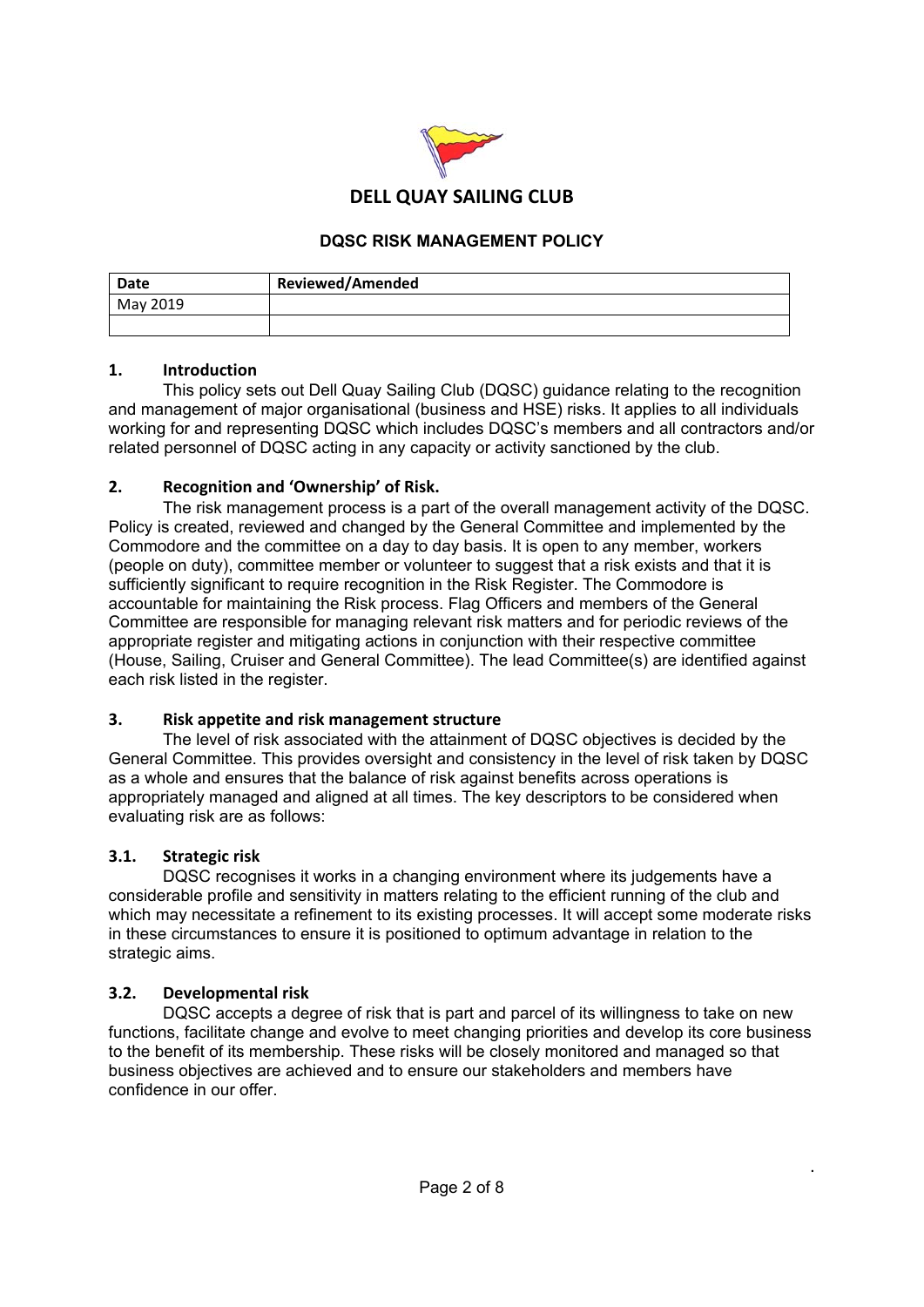

## **3.3. Reputational risk**

 DQSC has a low risk appetite for actions and decisions which may damage the quality of the club and thus our reputation. The degree of exposure to any identified risk should be commensurate with the ability of DQSC to take action to mitigate that risk. However, wherever possible and practical, actions will be identified to mitigate all risks assessed as Amber or above.

## **3.4. Operational Risk**

 Operational risk describes the kind of risk that can occur from the 'normal activities' of the club, such as a Club organized cruise or a race. Typically, these involve risks around the management of the event, including having enough volunteers. The club has a moderate appetite to operational risk, accepting that members will find ways to support continued operations even when things go wrong; the club will only cancel events when absolutely necessary and will introduce new activities to support members' experience of DQSC.

## **3.5. Financial Risk**

 Financial risk is described as risks with directly impact the financial health of the club. The club has a low risk tolerance for financial risk.

## **3.6. Health, Safety and Environmental Risks**

 Health, Safety and environmental risks may arise from any of the club's activities and have the potential to impact both volunteers and participants. Sailing is an inherently risky activity so the Club has a moderate appetite for H&S risks: first and foremost the club complies with the Law and also follows RYA guidance as best practice. For training centre activities the club adheres, at a minimum, to RYA mandated practice.

#### **3.7. Opportunity and Threat based risks**

 This Risk policy document identifies risk as, ' a situation, should it happen, would result in either a positive or detrimental impact on the objectives of the Club. Negatively impacting risk are described as 'Threats', and positively impacting risks are described as 'Opportunity'. This risk policy is focused on both threat and opportunity based risk management.

#### **4. Risk Management Structure**

#### **4.1. Risk Management Process**

 A diagrammatic representation of the risk management process is in Annex A. A simple 4 step approach is taken.

Firstly, **risks are identified**. Those proposing new entries for the register should draft the full text required (including details of any mitigating action in hand or proposed), and indicate the category of the risk.

**Risks are classified** in accordance with the matrix set out in Annex A. Where mitigating actions are required these should be initiated and controlled using normal committee action planning methods and registered in the Risk Register (Annex B)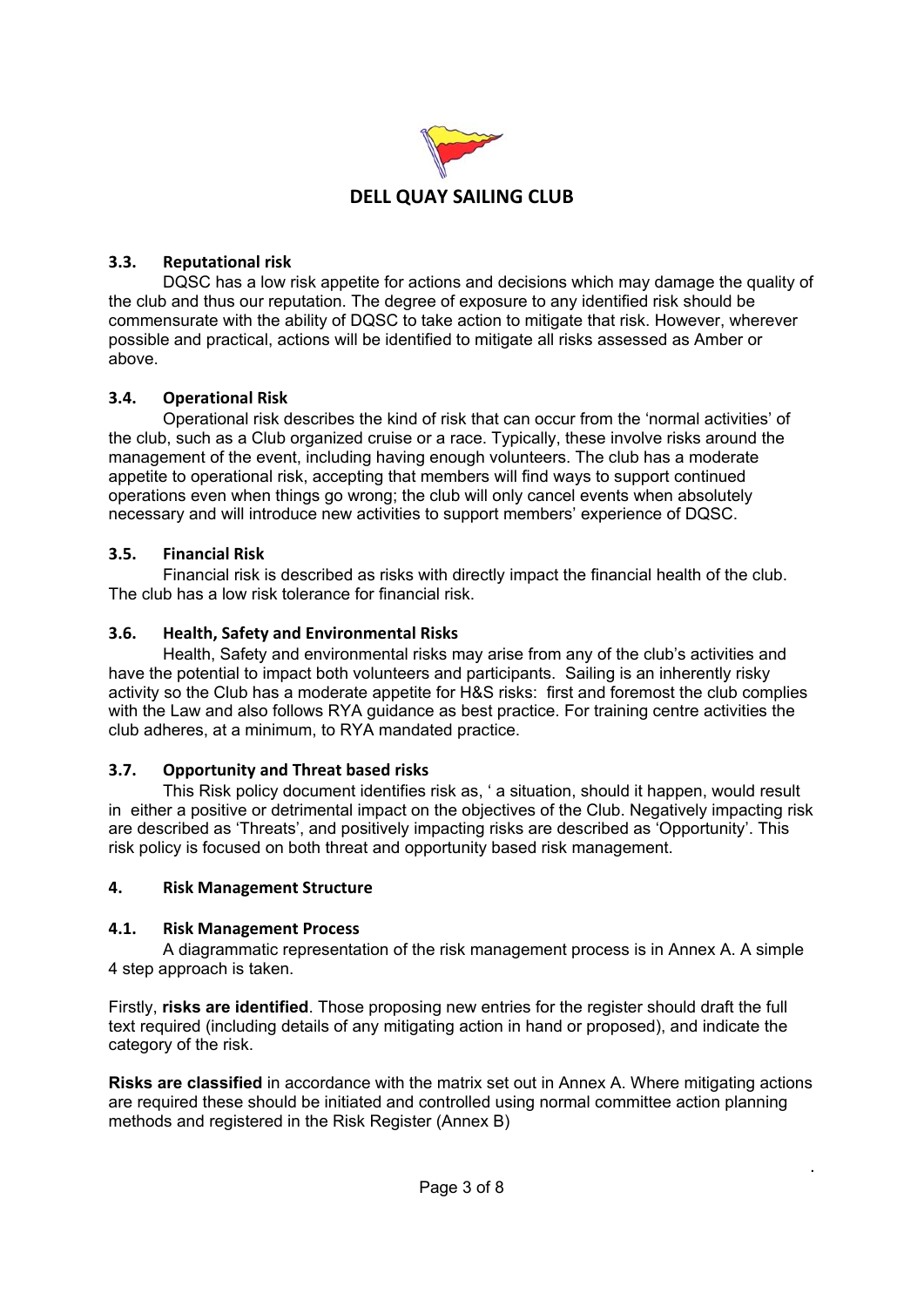

It should be noted that the Risk Register is just that: a reference listing of information about risks; it is not itself an action-generating or managing document.

An example of the DQSC Risk register is presented in Annex C.

#### **4.2. Risk Review**

 Whilst the control of risk is an ongoing and everyday part of management, it is necessary to carry out periodic, formal reviews of the Risk Register in order to ensure that all concerned are aware of the current state of play. The register is reviewed by the General Committee on a quarterly basis and at any point where a new risk arises or significant change to the existing risk register take place.

#### **5. Compliance**

 This policy will be reviewed annually unless circumstances dictate more frequent reviews. Compliance of this policy will be monitored by the General Committee and the Commodore.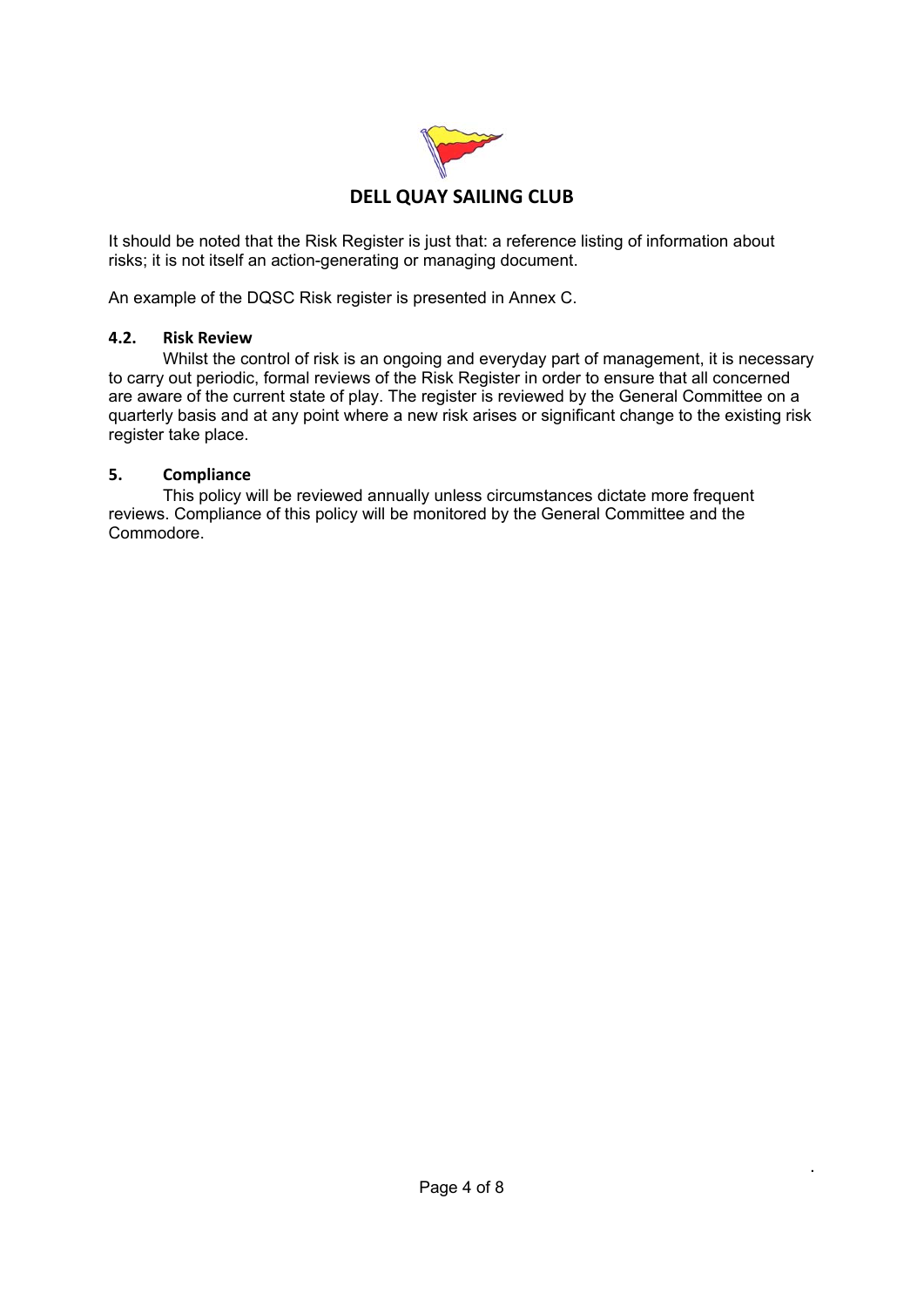

#### **Annex A: Risk Management Process Guide**

#### **A1. DQSC Risk process**

 The DQSC Risk process below shows the 4 stages of the risk management. These are 1, Identification of the risk, 2, Assessment of the risk (impact and probability), 3, Response (measures and actions to manage the risk) and 4, Control (reviews risk process performance).

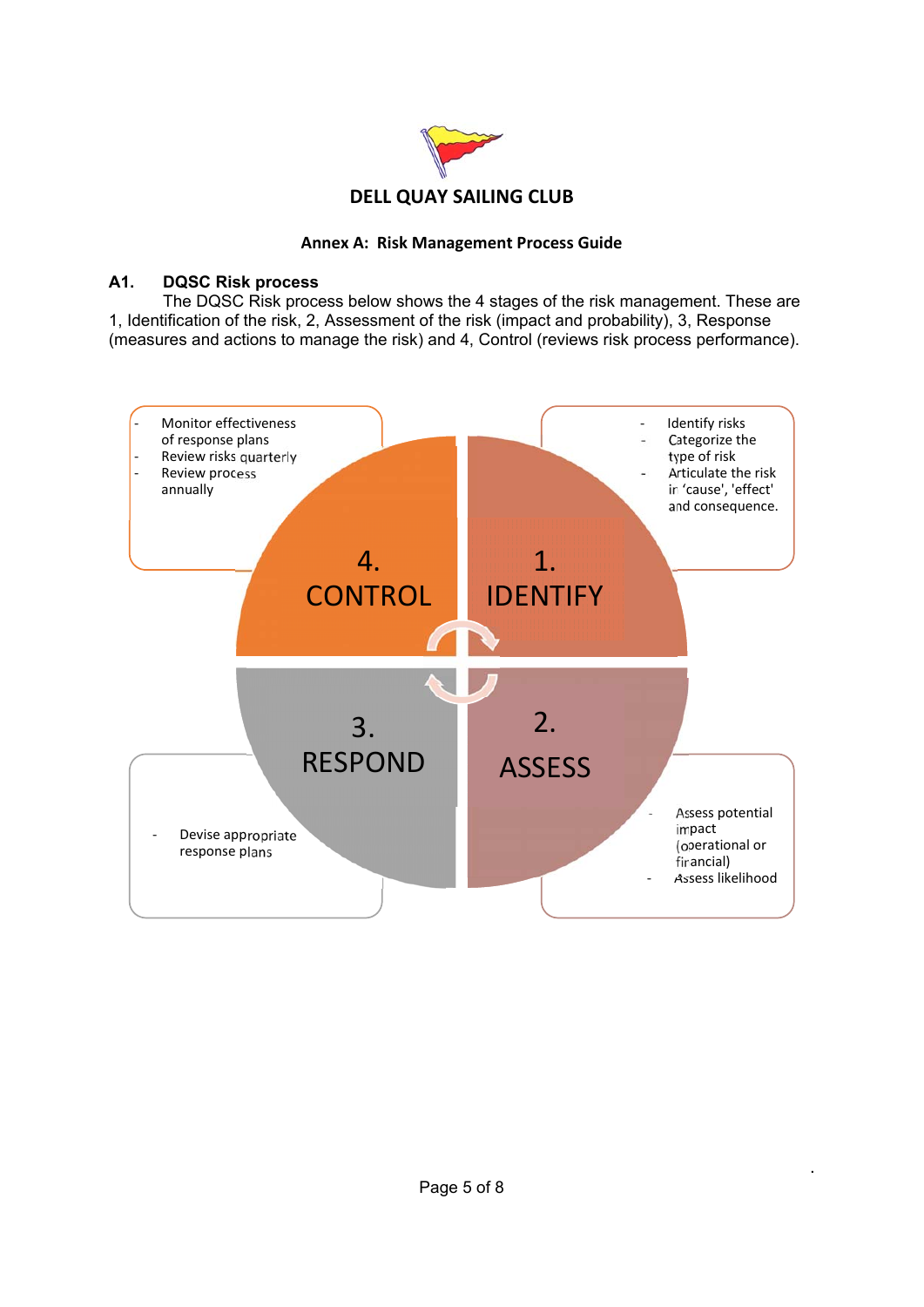

## **Annex B: Risk Classification and Quantification Guide**

#### **B1. DQSC Risk Categories (Taxonomy)**

Risks are classified under the following Risk Categories:

| No.             | Risk Category*    | <b>Description</b>                                                 |
|-----------------|-------------------|--------------------------------------------------------------------|
|                 | Strategic         | Impact to the Strategic intent of the club                         |
| $\overline{2}$  | Developmental     | Impacts relating to change of activity in the club                 |
| $\vert 3$       | Reputational      | How the club is viewed by stakeholders                             |
| $\vert$ 4       | Operational       | Activity based risks from vessels, club, facilities on and off the |
|                 |                   | water including Security and Environmental related issues          |
| $5\overline{5}$ | Financial         | Direct financial impacts on the club                               |
| 6               | Safety and Health | Safety and health related risks                                    |

\*Risk categories 1-5 are collectively known as the Club's 'Business risks', i.e. those risks that impact on the Club's viability as a business.

#### **B2. Business Risk Ratings**

 Risks are given the following ratings for assessment purposes, to aid prioritisation. *Business Risk Matrix (Threat and Opportunity)* 

|                   | High       | <b>Yellow</b><br>M | <b>Blue</b><br>н | <b>Purple</b><br><b>VH</b> |
|-------------------|------------|--------------------|------------------|----------------------------|
| <b>LIKELIHOOD</b> | <b>Med</b> | <b>Green</b>       | <b>Yellow</b>    | <b>Blue</b>                |
|                   | ium        | L                  | M                | н                          |
|                   |            |                    |                  |                            |
|                   | Low        | <b>Green</b>       | <b>Green</b>     | <b>Blue</b>                |
|                   |            | u.                 |                  | н                          |
|                   |            | Low                | <b>Medium</b>    | High                       |
|                   |            |                    | <b>IMPACT</b>    |                            |

| Likelihood    | Percentage (-ve and +ve) | Description (-ve and +ve)                        |
|---------------|--------------------------|--------------------------------------------------|
| Low           | $5\%$                    | Rare, may occur in exceptional<br>circumstances. |
| <b>Medium</b> | $5 - 50%$                | Could occur, at some point in time.              |
| High          | $>50\%$                  | Will probably occur                              |

| Impact        | Financial $(E)$      | <b>Description</b>                                                                                                          |
|---------------|----------------------|-----------------------------------------------------------------------------------------------------------------------------|
| Low           | < 1000               | Limited impact on the Club's operations                                                                                     |
| <b>Medium</b> | $>1000$ to $< 10000$ | Significant impact on one part of the<br>Club's operations or a moderate impact<br>on the operations of the Club as a whole |
| High          | >10000               | Significant impact on the Club's<br>operations                                                                              |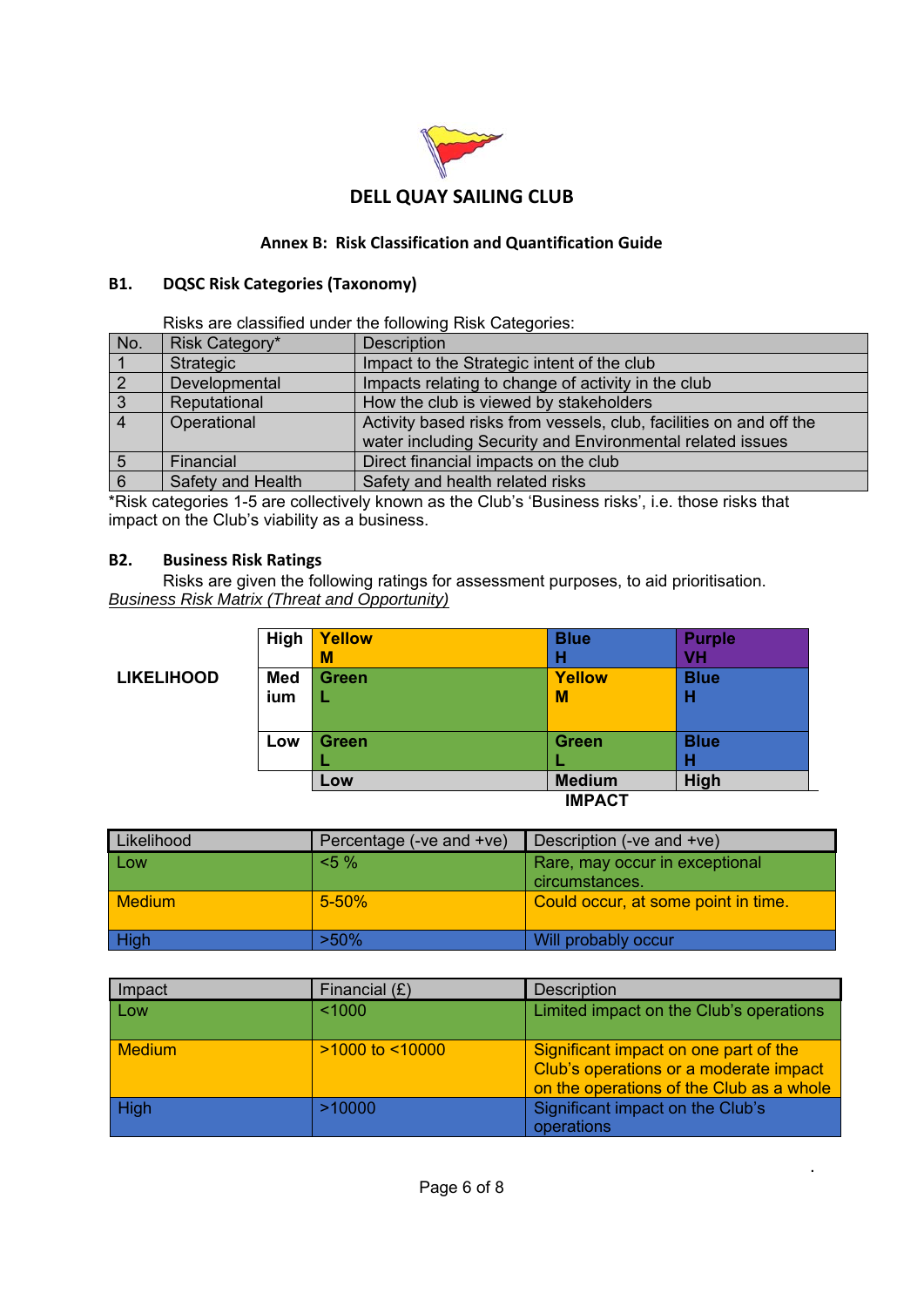

## **B3. Health, Safety and Environmental Risk Ratings**

 Risks are given the following ratings for assessment purposes, to aid prioritization. *Health and Safety Risk Matrix (Threat and Opportunity)* 

|                   | High          | <b>Yellow</b> | <b>Blue</b>   | <b>Purple</b> |
|-------------------|---------------|---------------|---------------|---------------|
|                   |               | M             | н             | VH            |
| <b>LIKELIHOOD</b> | <b>Medium</b> | <b>Green</b>  | <b>Yellow</b> | <b>Blue</b>   |
|                   |               |               | M             | н             |
|                   | Low           | <b>Green</b>  | <b>Green</b>  | <b>Blue</b>   |
|                   |               |               |               | н             |
|                   |               | Low           | <b>Medium</b> | High          |
|                   |               |               |               |               |

#### **IMPACT**

| Likelihood    | Probability | <b>Descriptor</b>                            |
|---------------|-------------|----------------------------------------------|
| Low           | $5\%$       | I never occurred in harbour or club'         |
| <b>Medium</b> | $5 - 50%$   | occurred in past 5 years in harbour or club) |
| High          | $>50\%$     | occurred in past 1 year in harbour or club   |

| Impact        | H&S                                                         | Environmental (-ve and +ve)                                                                                                 |
|---------------|-------------------------------------------------------------|-----------------------------------------------------------------------------------------------------------------------------|
| <b>Low</b>    | Minor injury*                                               | Limited impact on the Club's operations                                                                                     |
| <b>Medium</b> | <b>Several Minor</b><br>injuries**                          | Significant impact on one part of the Club's<br>operations or a moderate impact on the<br>operations of the Club as a whole |
| <b>High</b>   | <b>Multiple Minor</b><br>injury or single<br>Major injury** | Significant impact on the Club's operations                                                                                 |

\* =Minor injury not needing first aid on site.

\*\*= Major injury requiring first aid on site and or/external medical support (e.g. Emergency Services)